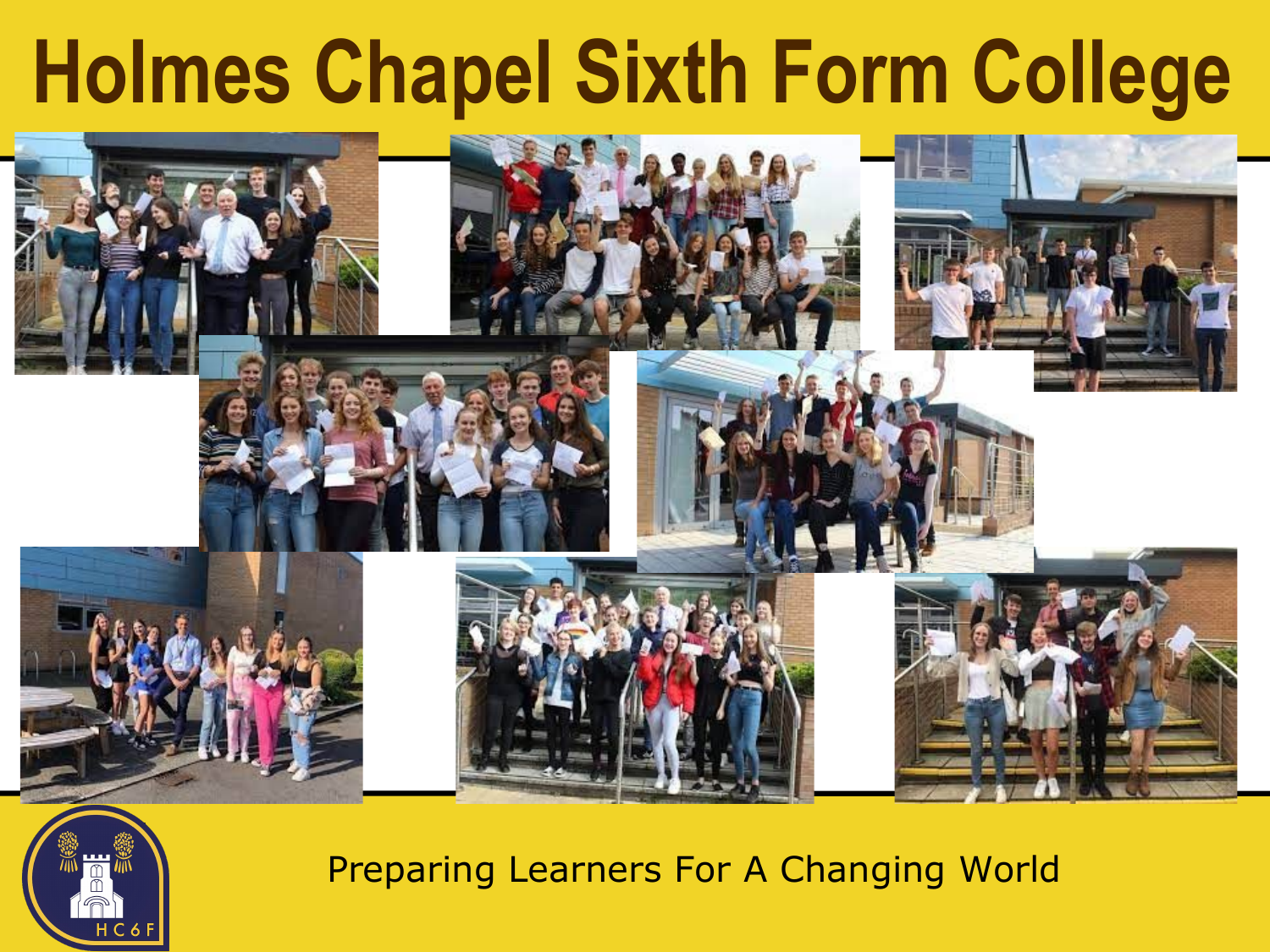### **1. UCAS Offers (Offers/ Unsuccessful bids by May 19th)**

### **2. UCAS Extra (No offers = One more chance)**

**<https://www.ucas.com/undergraduate/after-you-apply/types-offer/extra-choices>**



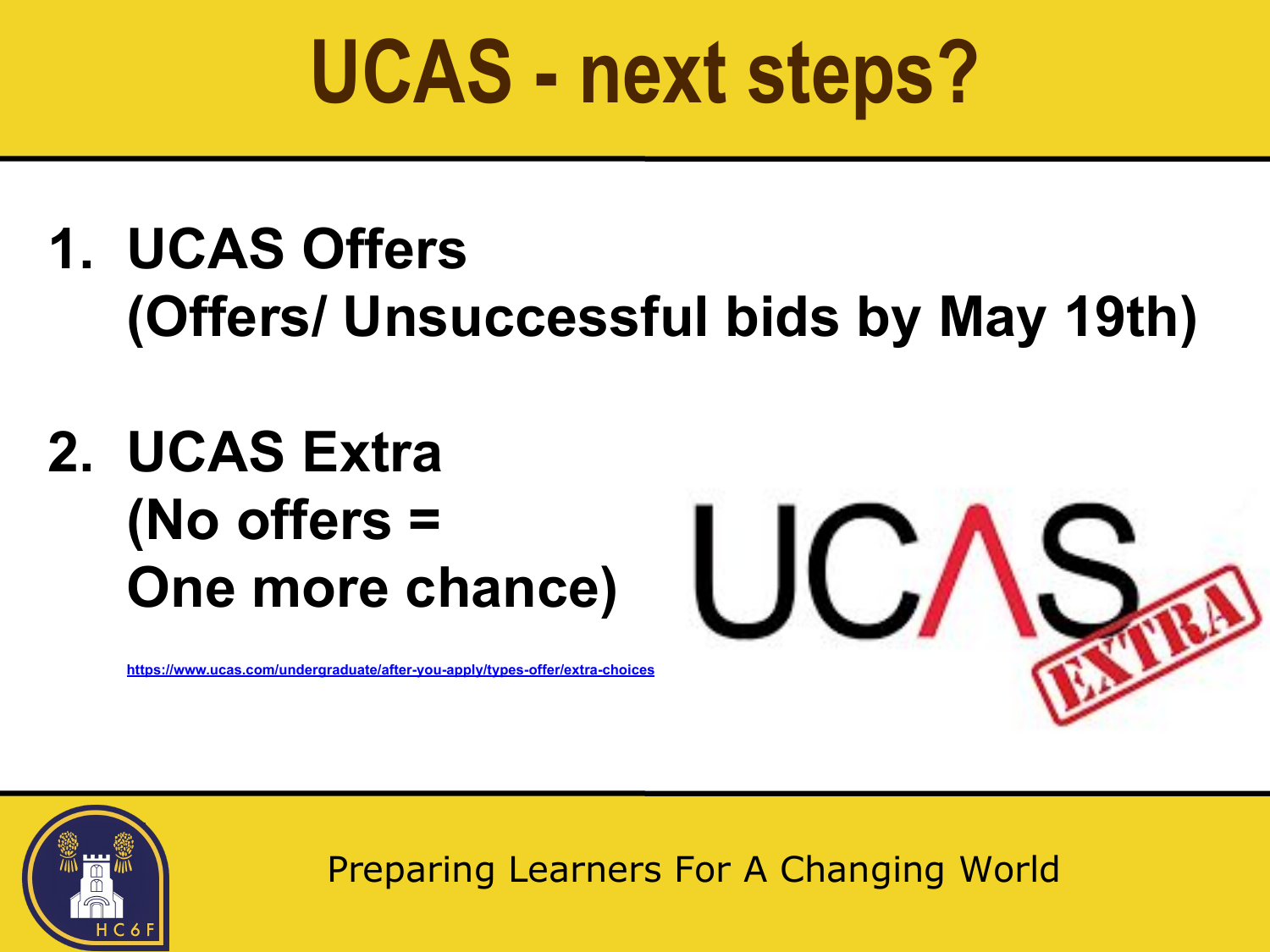### **3. Firm & Insurance Offers on UCAS Track (Decisions by 1st June)**

<https://www.ucas.com/undergraduate/after-you-apply/types-offer/replying-your-ucas-undergraduate-offers>

### **4. Student Finance Application (Apply before May 15th)**

[Student finance: Overview - GOV.UK \(](https://www.gov.uk/student-finance)[www.gov.uk](http://www.gov.uk)[\)](https://www.gov.uk/student-finance)

**Online Application** [Student loans: a guide to terms and conditions 2022 to 2023 - GOV.UK](https://www.gov.uk/government/publications/student-loans-a-guide-to-terms-and-conditions/student-loans-a-guide-to-terms-and-conditions-2022-to-2023) [\(](https://www.gov.uk/government/publications/student-loans-a-guide-to-terms-and-conditions/student-loans-a-guide-to-terms-and-conditions-2022-to-2023)[www.gov.uk](http://www.gov.uk)[\)](https://www.gov.uk/government/publications/student-loans-a-guide-to-terms-and-conditions/student-loans-a-guide-to-terms-and-conditions-2022-to-2023)



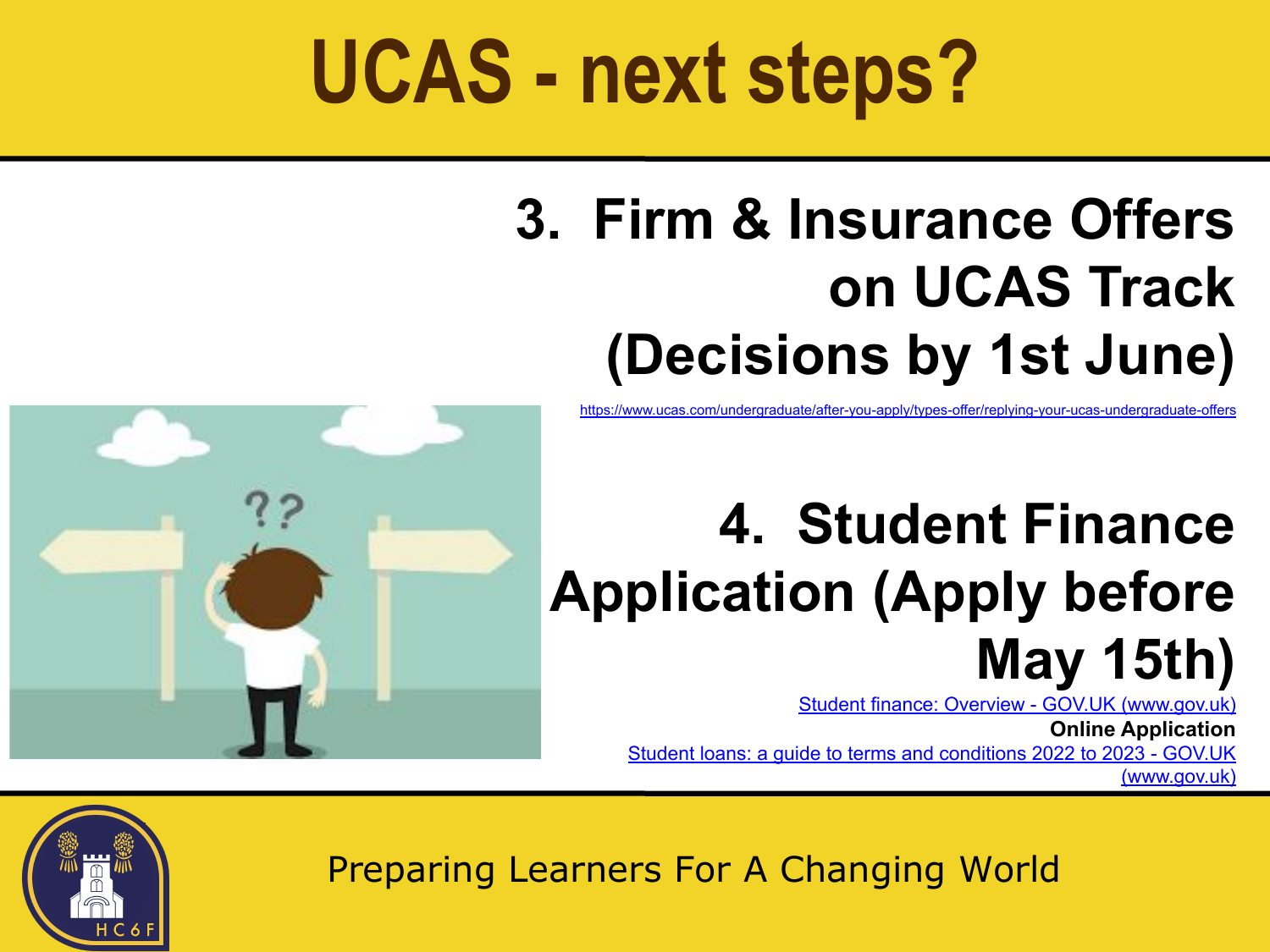- **5. Results Day (August 18th)**
- **6. Confirmation with University & UCAS**
- **7. UCAS Clearing (Extra Opportunities after June 30th)**

https://www.ucas.com/undergraduate/results-confirmation-and-clearing



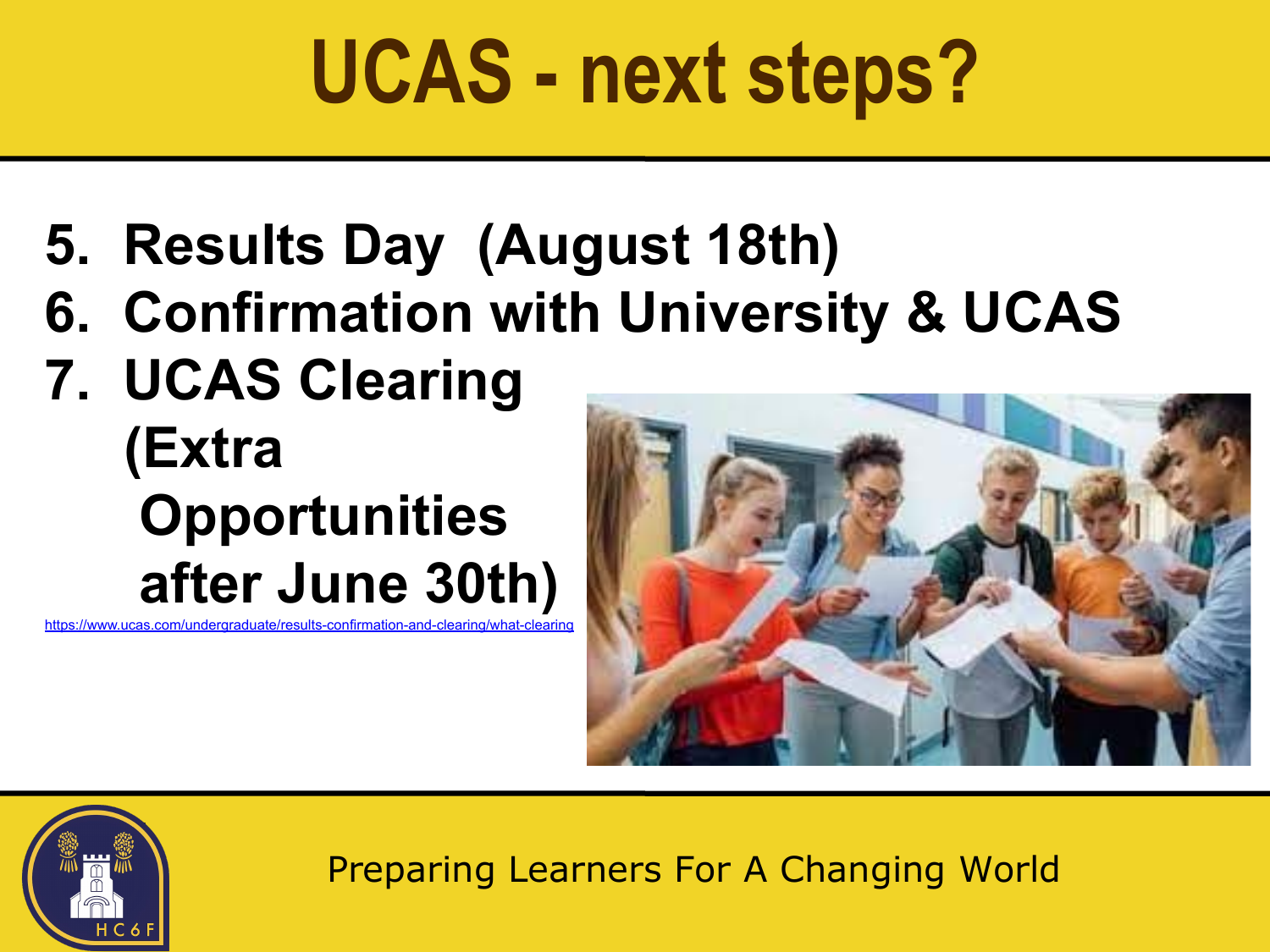# **UCAS - student finance**

### **Student Finance Application**

### **(Apply before May 15th)**

1t finance: Overview - GOV.UK ([www.gov.uk](http://www.gov.uk)[\)](https://www.gov.uk/student-finance)

**Online Application**

[Student loans: a guide to terms and conditions 2022 to 2023 - GOV.UK](https://www.gov.uk/government/publications/student-loans-a-guide-to-terms-and-conditions/student-loans-a-guide-to-terms-and-conditions-2022-to-2023) [\(](https://www.gov.uk/government/publications/student-loans-a-guide-to-terms-and-conditions/student-loans-a-guide-to-terms-and-conditions-2022-to-2023)[www.gov.uk](http://www.gov.uk)[\)](https://www.gov.uk/government/publications/student-loans-a-guide-to-terms-and-conditions/student-loans-a-guide-to-terms-and-conditions-2022-to-2023)



- 1. Student registers/ creates an Account
- 2. Student fills in form (30 min) requires ID (Passport number/ National Insurance)
- 3. Student Finances email Parents
- 4. Parents need to register/ create their own account
- 5. Parents complete finance form (60 min) - need prior year income
- 6. Finances are calculated on the MAIN dependent household of the student (includes all household income, e.g. live-in partners)

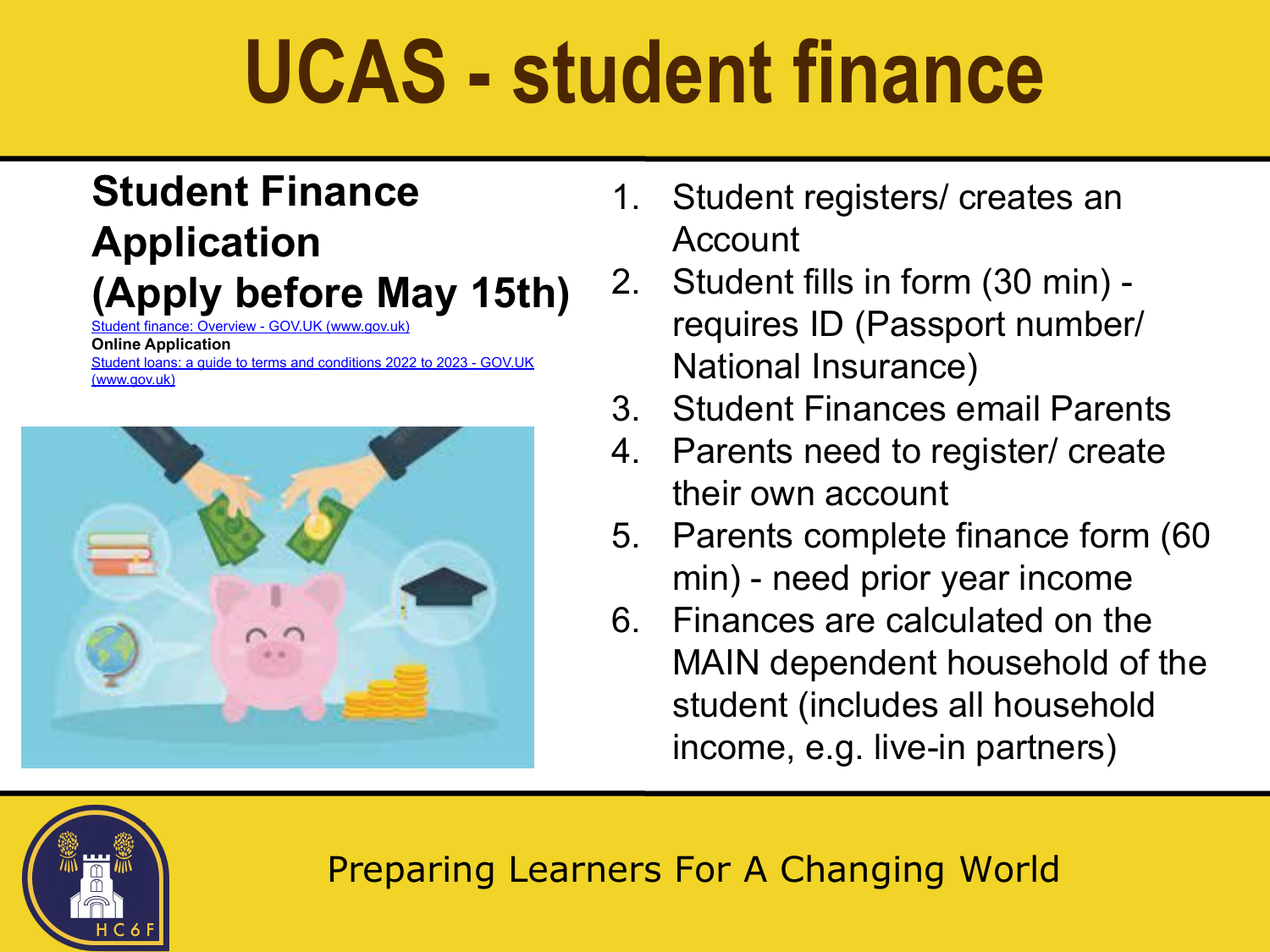## **UCAS - student finance**

Student Finance is changing for applications in **2023**. (If you are thinking of starting later)

Lower threshold = **£25,000** not £27K+ Longer repayment terms = **40 year** maximum not 30 years Increase in overall interest - due to rising inflation

But still 9% repayment terms

**Deferring your place could cost a little more…**



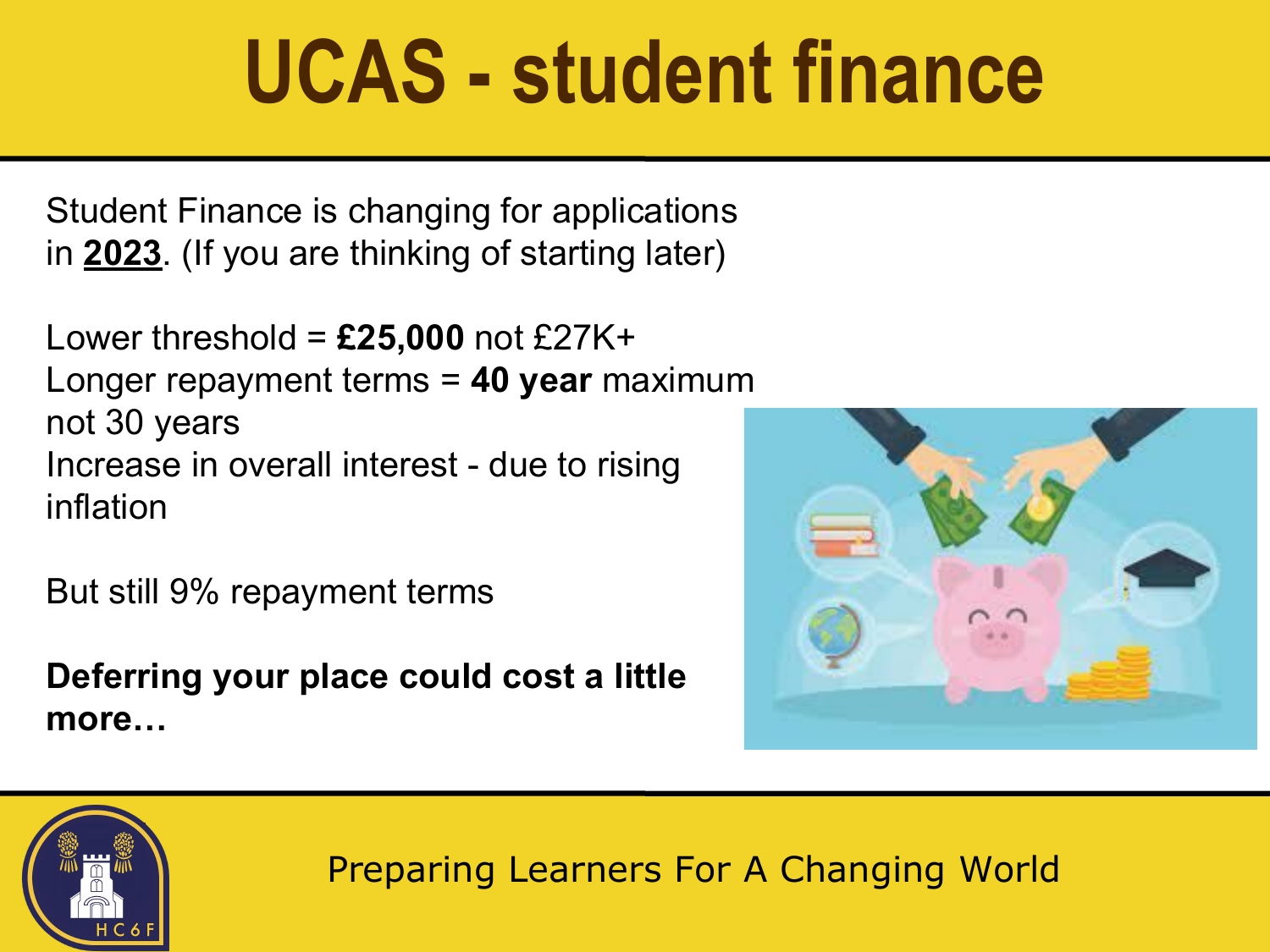# **Apprenticeships**

- a) [https://www.ucas.com/understanding-apprentic](https://www.ucas.com/understanding-apprenticeships) [eships](https://www.ucas.com/understanding-apprenticeships) UCAS Apprenticeships Service - everything you need to know about apprenticeships.
- b) <https://www.apprenticeships.gov.uk/#> The Government's main website about apprenticeships. All apprenticeship positions in England should be advertised on this site.



c) [https://uk.indeed.com/Apprenticeships-jobs?vj](https://uk.indeed.com/Apprenticeships-jobs?vjk=fe879f27b2ccd762) [k=fe879f27b2ccd762](https://uk.indeed.com/Apprenticeships-jobs?vjk=fe879f27b2ccd762) Indeed Job Website

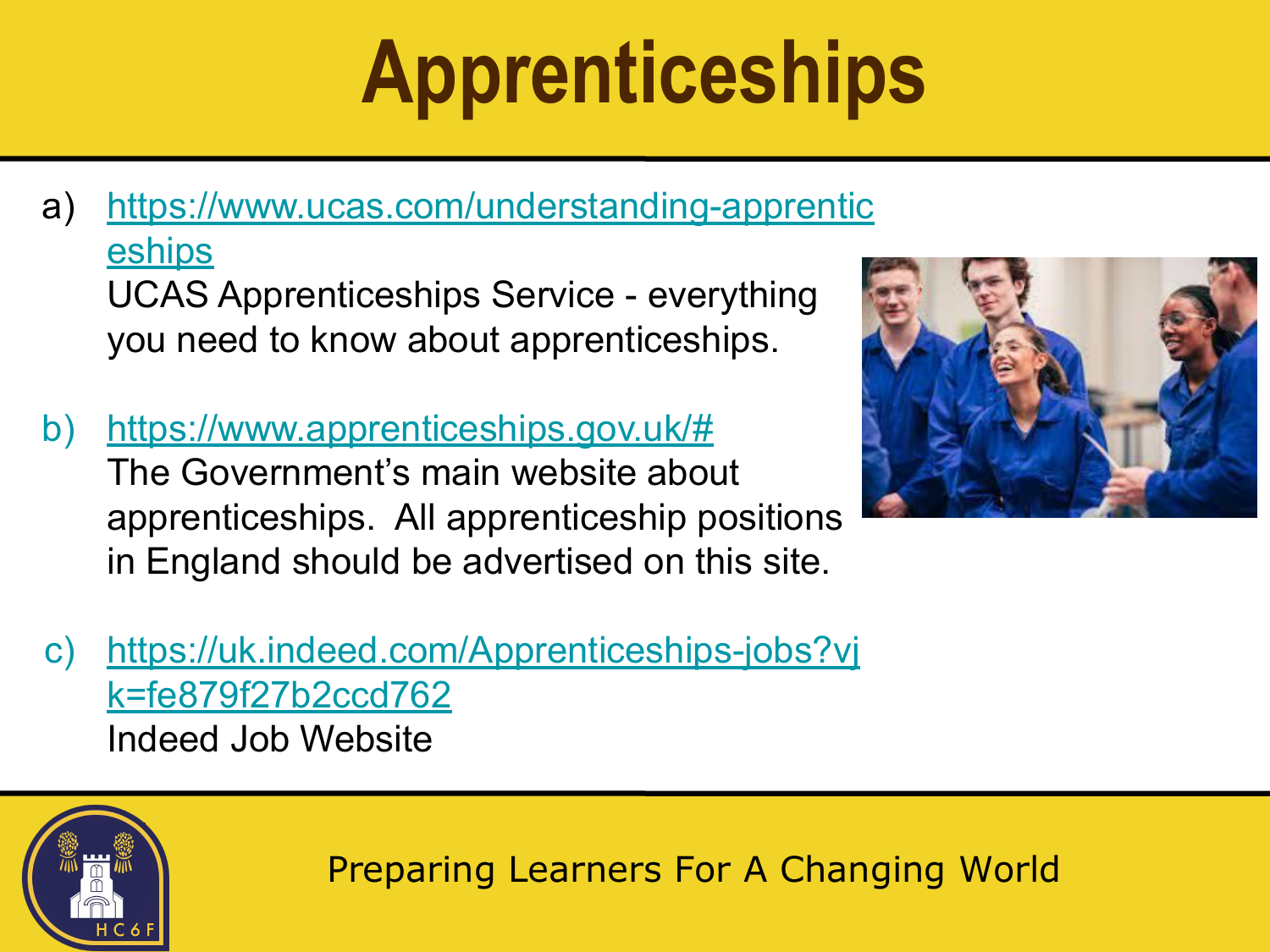# **Apprenticeships**

- a) Review your application letter
	- Is it focused on the company and position?
	- Does it accentuate your skills, rather than just a list of stuff that you have done?
- b) Practice your interview skills
	- **Introductions**
	- Clarity & body language
	- Second guess questions & Prepare answers
- c) Keep a weekly focus on the main websites and keep searching.



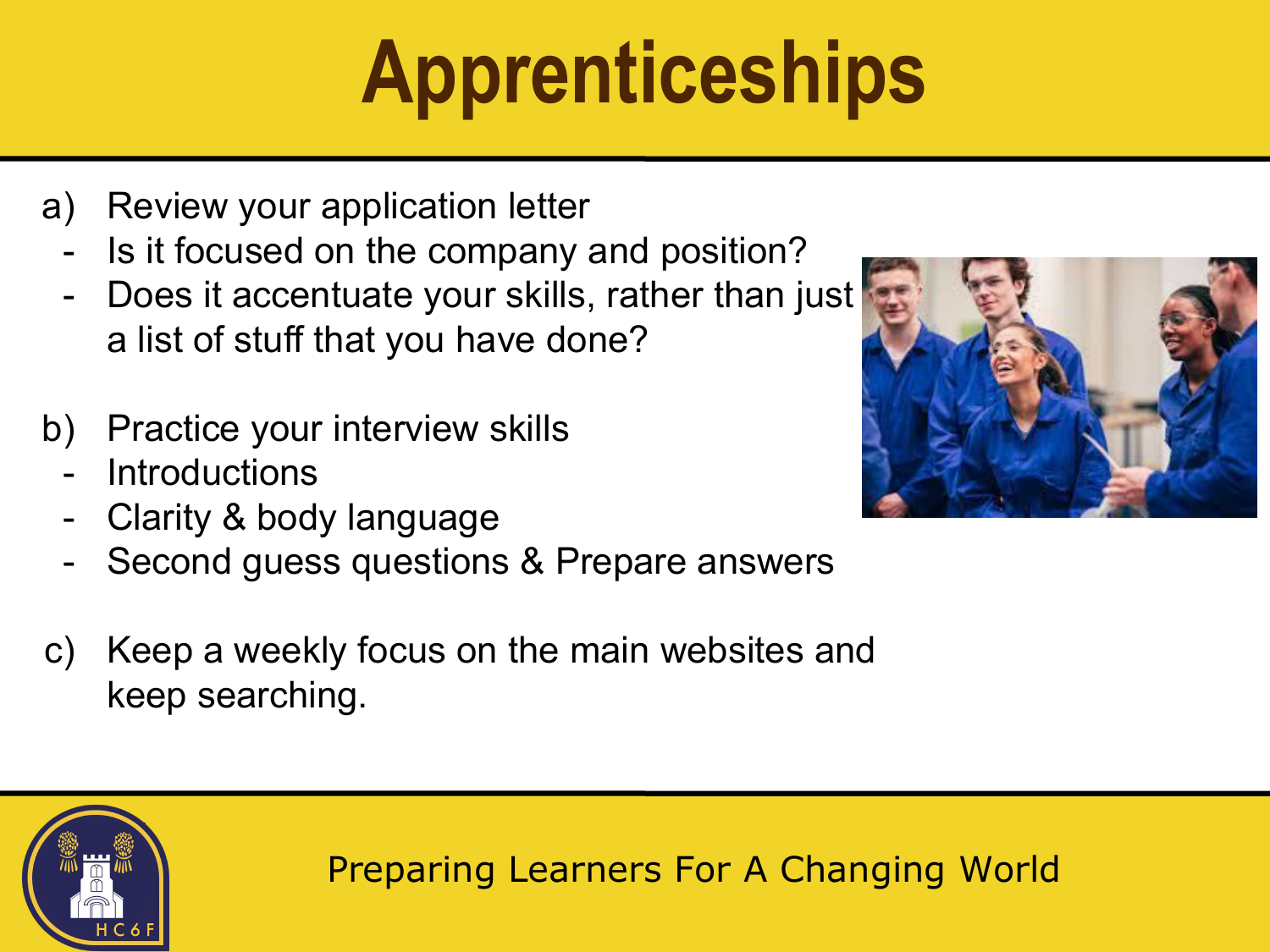### **Gap Year: Positives**

### **Pros**



- The Right Experience can be valuable on your CV
- Enhance university or work applications
- Give a break from study
- **Travel and Explore new places**
- Opportunity to earn money/ work experience
- Reflect and consider future plans
- Opportunity to mature ready for next steps

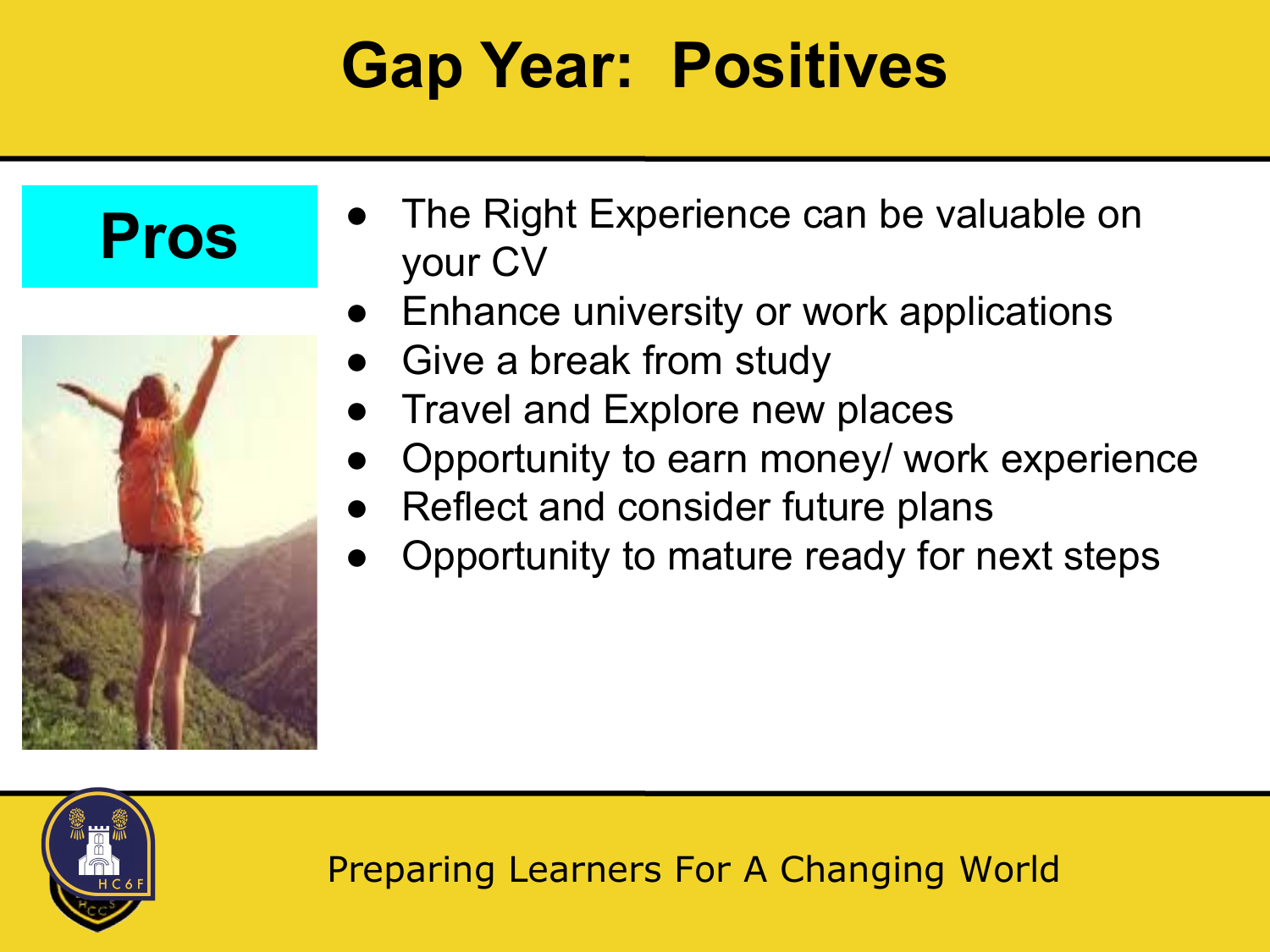### **Gap Year: Negatives**

- Wasting a year planning little and doing nothing
- Distractions from something meaningful
- Sometimes harder to return to study or work after a break
- Can be expensive
- (will the Bank of Mum & Dad support you?)
- A year of "nothing" looks bad on the CV

### **Cons**



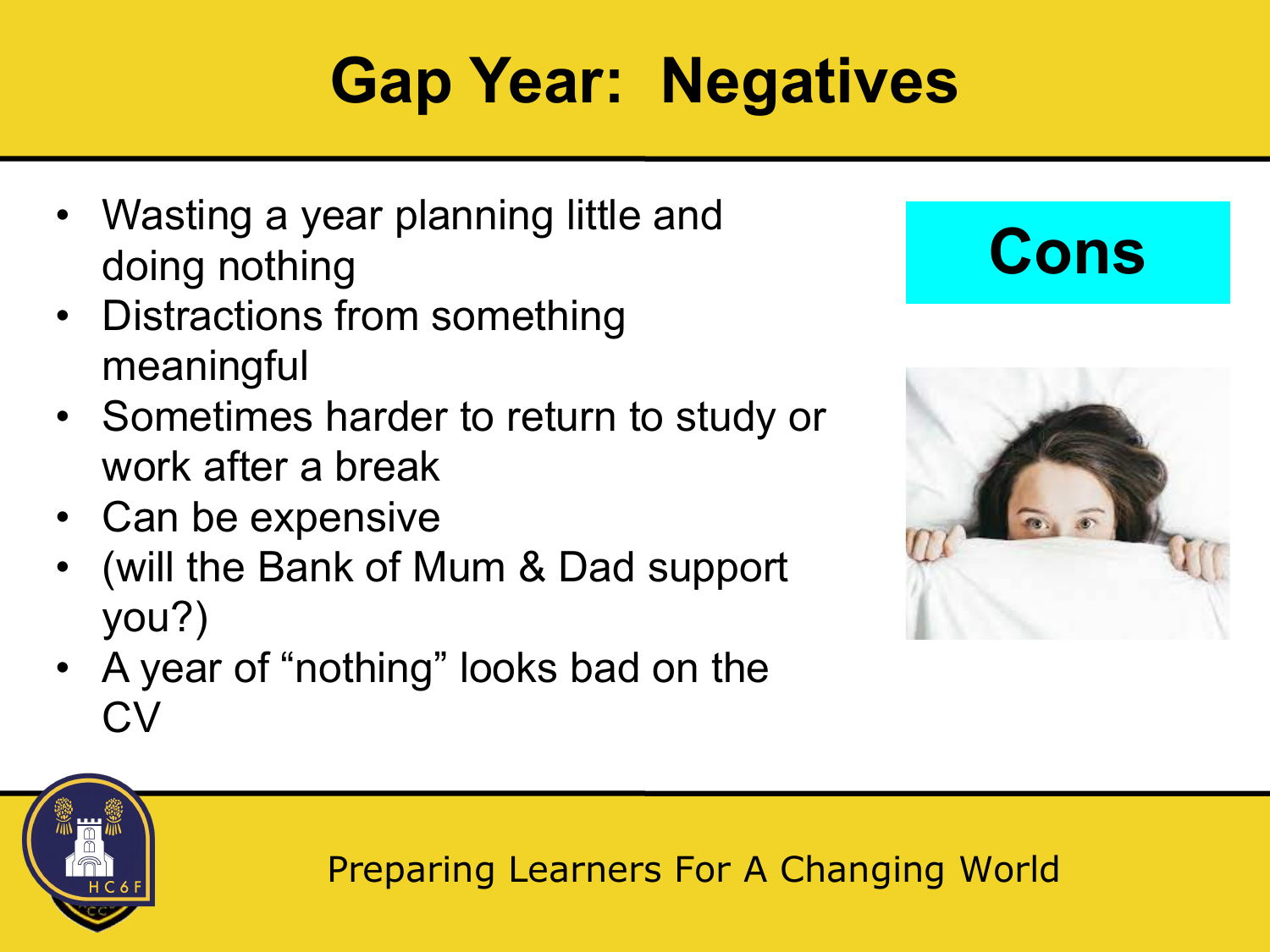### **Gap Year: Examples**

Katy completed her A-Levels at HCCS in 2021. Katy wanted to become a doctor but did not receive the right offers for her UCAS application.

Katy took a gap year to re-apply to UCAS for Medicine but also to build up her Medical experiences.

- Volunteered at a local hospital
- Volunteered at the local NHS vaccination centres
- Re-studied and re-took her Medical aptitude tests UKCAT/ BMAT
- Worked at local businesses to improve her public speaking and confidence talking to different people
- Medic Mentoring improving her UCAS application, personal statement, interview skills
- **● Katy is going to UEA to study Medicine in September 2022!**



**Katy**

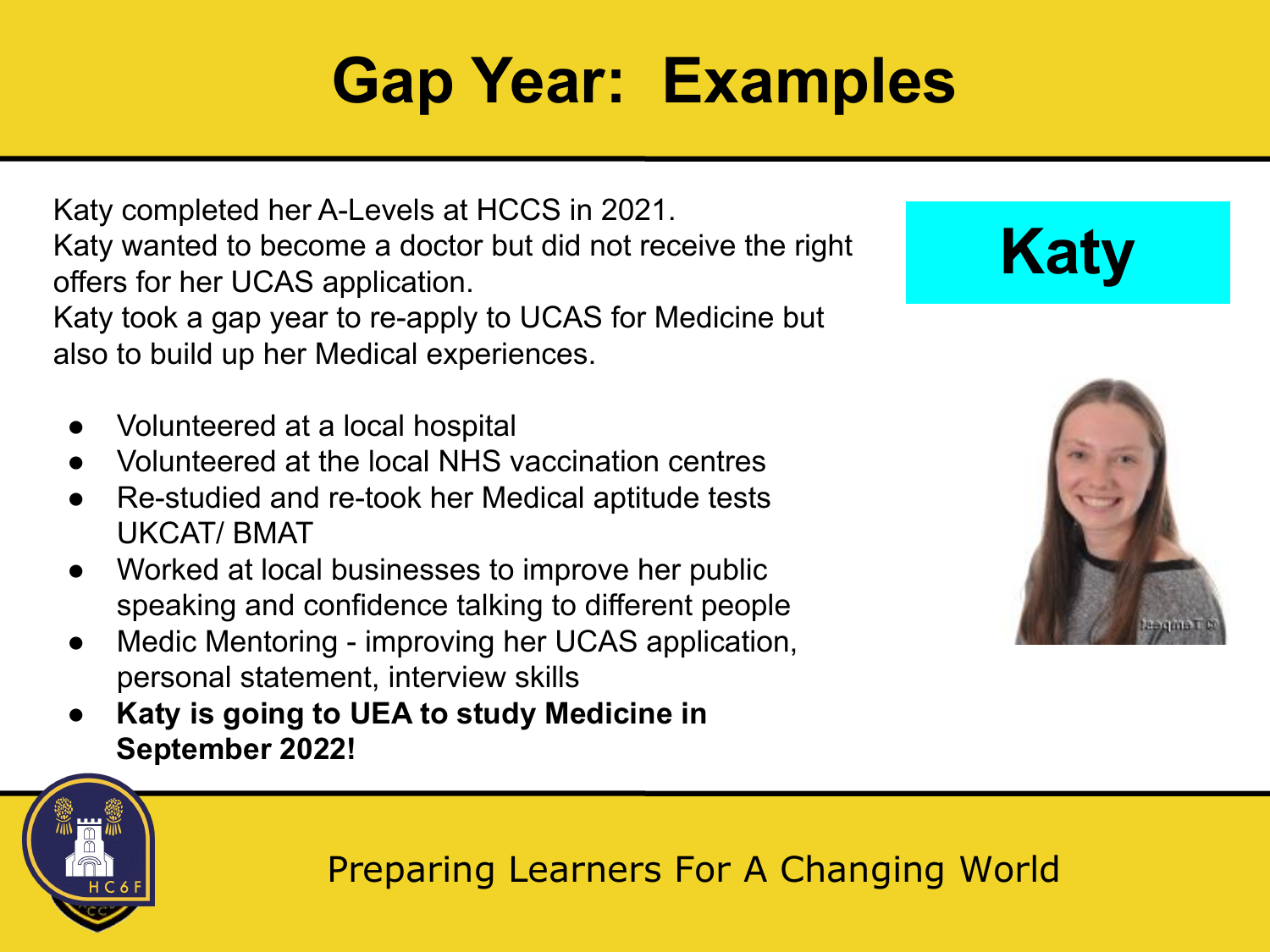### **Task: Research Gap Year ideas**

#### **Research Task**

[www.ucas.com/alternatives/gap-year](http://www.ucas.com/alternatives/gap-year)



[https://www.prospects.ac.uk/jobs-and-wo](https://www.prospects.ac.uk/jobs-and-work-experience/gap-year) [rk-experience/gap-year](https://www.prospects.ac.uk/jobs-and-work-experience/gap-year)

[https://nationalcareers.service.gov.uk/car](https://nationalcareers.service.gov.uk/careers-advice/advice-on-a-gap-year#why) [eers-advice/advice-on-a-gap-year#why](https://nationalcareers.service.gov.uk/careers-advice/advice-on-a-gap-year#why)

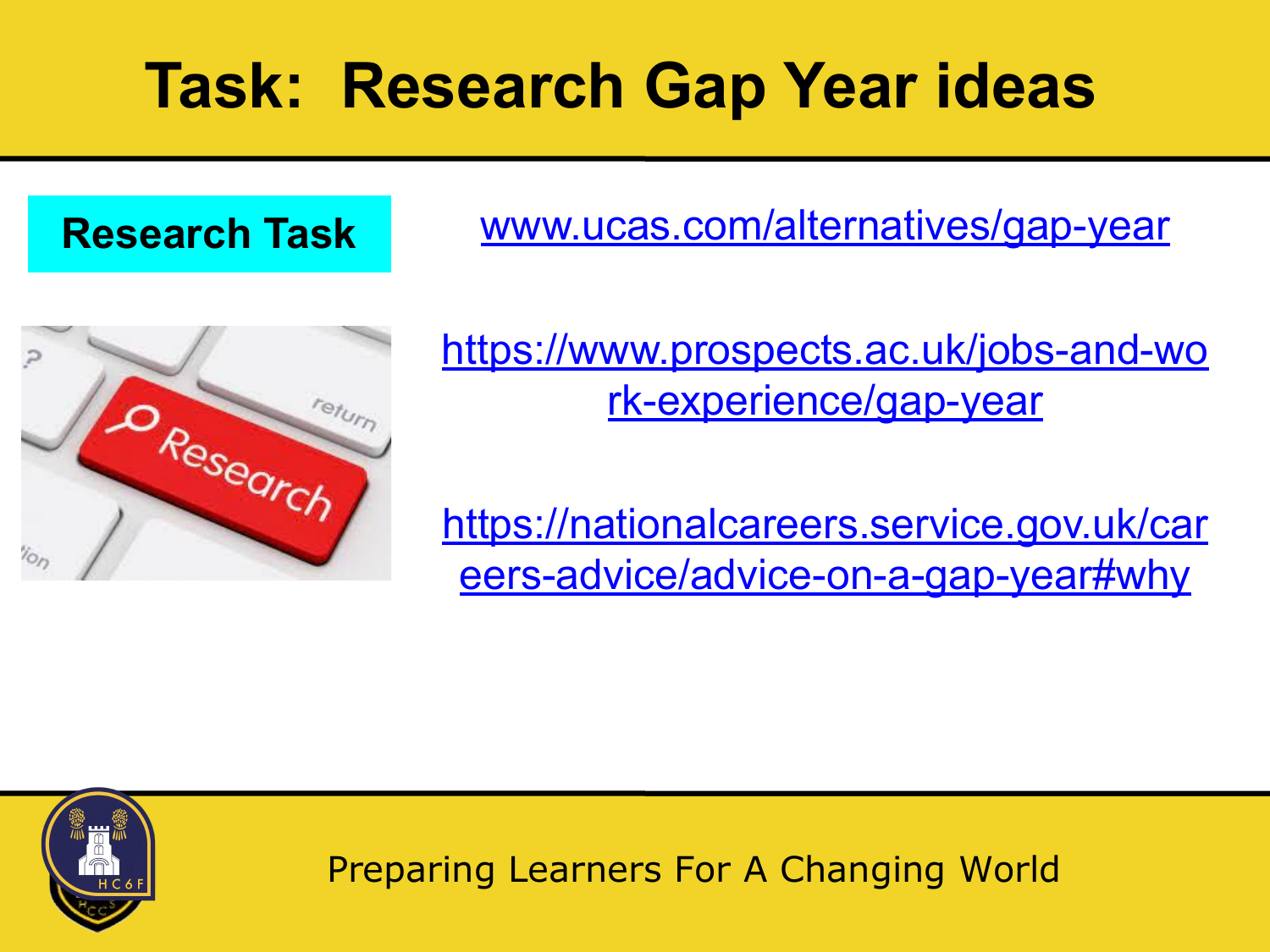

#### **Mrs Jackson**

### **Meeting with all non-UCAS applicants**

#### **Every Monday morning - lunchtime in the 6th Form Study Area**



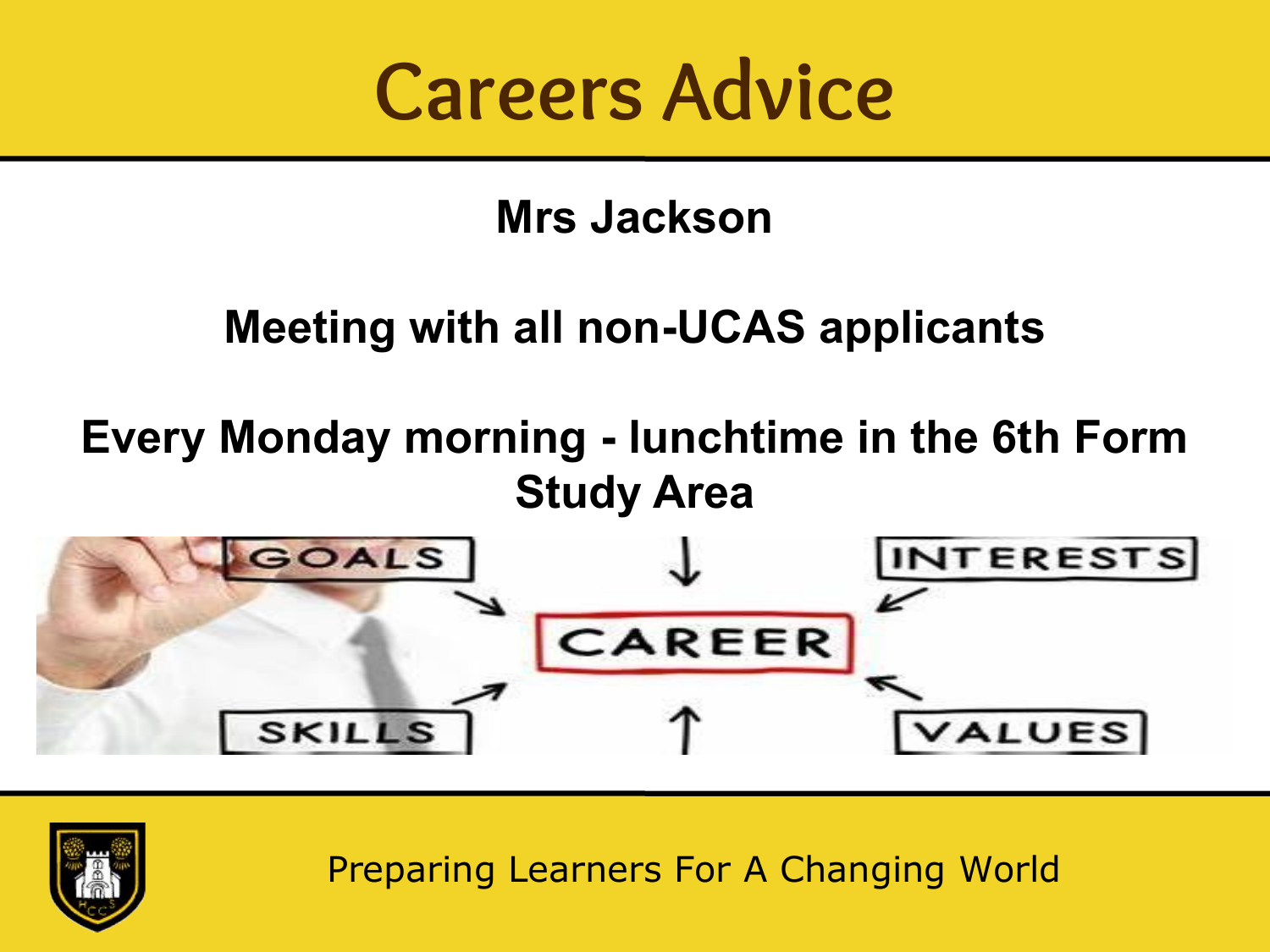# **Results Day: HC6F Support Hub**



#### **Director of Sixth Form**

Mr Fu **Ms Camm** 

#### **Mrs Greeney 6th Form Student Manager**





Tempest<sup>©</sup>

**Mrs Thomas 6th Form Learning Intervention**



**Mrs Jackson Careers Adviser**



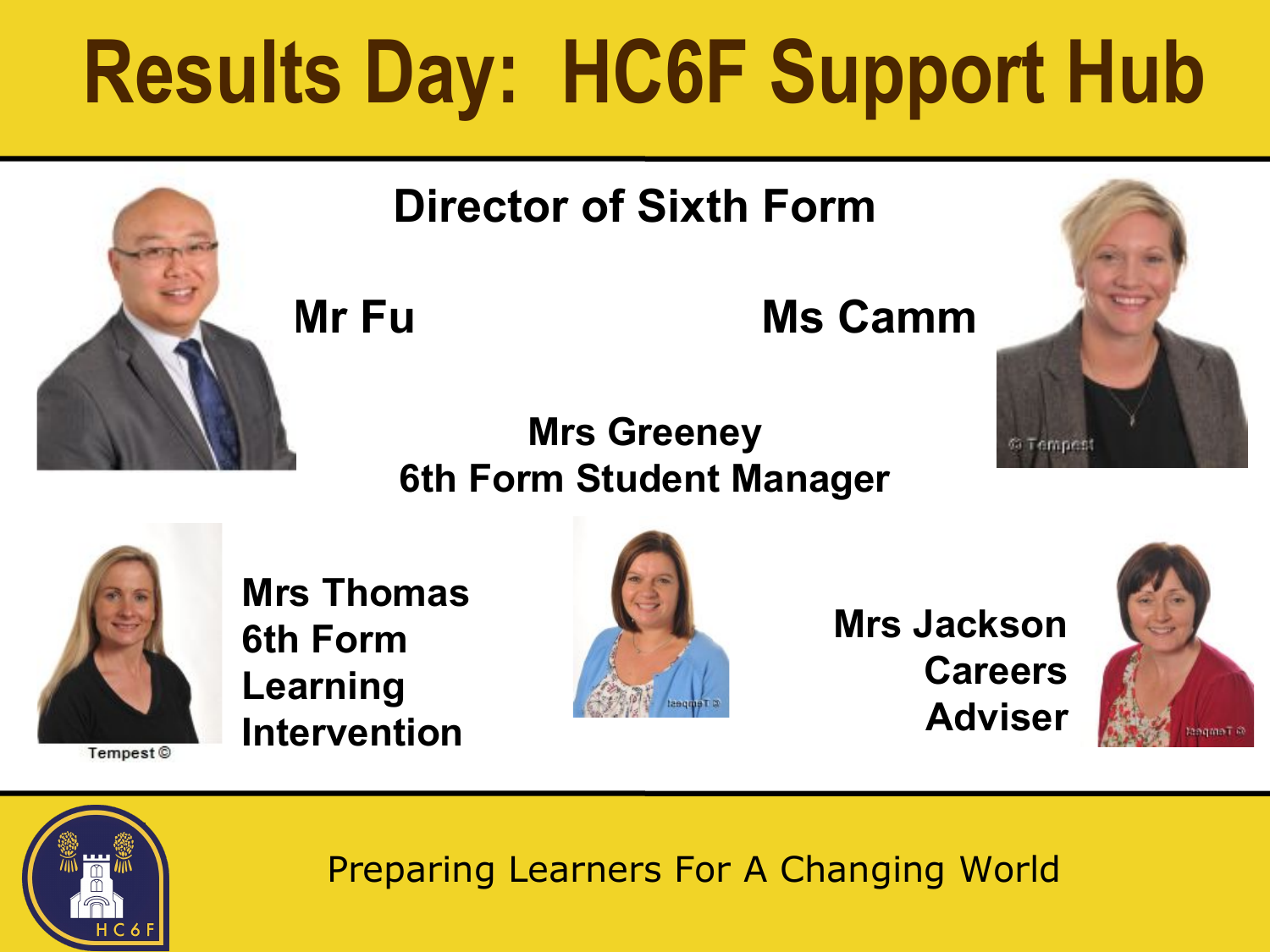# **Exam Information**

[https://www.hccs1978.co.uk/\\_files/ugd/0e64df\\_10af9ba8e6984d7fa5f4446b6954ae6f.pdf](https://www.hccs1978.co.uk/_files/ugd/0e64df_10af9ba8e6984d7fa5f4446b6954ae6f.pdf)

2022 Summer EXAM timetable

- 1. You must be **ON TIME** for all examinations.
- 2. **No mobile phones**, watches, digital devices.
- 3. **No communication** between students in the exam room.
- 4. Any required communication = through an invigilator.
- 5. **SCHOOL PHOTO ID card** & lanyard